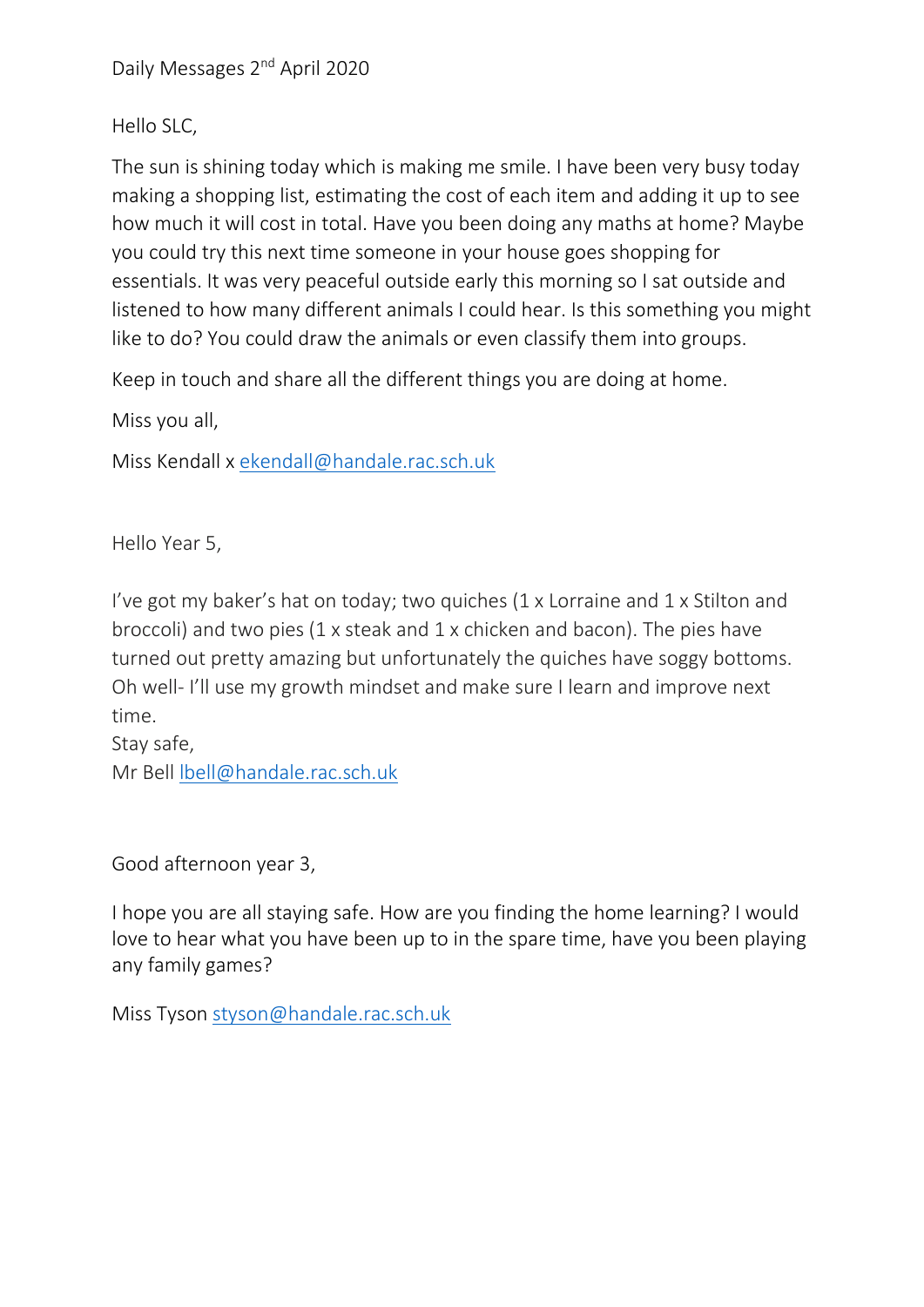Daily Messages 2nd April 2020

Hello Reception Children

Did you manage to say the months of the year yesterday? Well let's say them together now – are you ready?

January, February, March, April, May, June, July, August, September, October, November, December

Now ask your family for their birthdays – number and month. Draw your family adding their birthday below. If you can maybe draw them in age order! Who is the oldest in your family? Who is the youngest? If you want to draw me  $$ remember I'm 21 and Miss Barwick is the oldest! Can you guess her age?

If you are missing our story sessions ask a grown up to have a look on www.booktrust.org.uk you will find some lovely reading activities and online stories too.

Take care of yourself and everyone in your family

With Love, Mrs Skirving and Miss Barwick [eskirving@handale.rac.sch.uk](mailto:eskirving@handale.rac.sch.uk)

Good afternoon Year 4,

I hope you are all ok, it's nearly the weekend - not that it makes a difference what day it is at the minute. Today, I am writing some reports but I am going to go on a long bike ride tonight for some fresh air and to get me out of the house. Last night, Miss Price gave me a haircut so I think I might need to wear a hat when I finally venture outside. I would like you to all get creative from today until Sunday and recreate your own book. Pick your favourite book, adapt it and make your own version. Remember to use all of the skills that you know and show off – show me just how amazing you are.

Have fun.

Mr Farrier [rfarrier@handale.rac.sch.uk](mailto:rfarrier@handale.rac.sch.uk)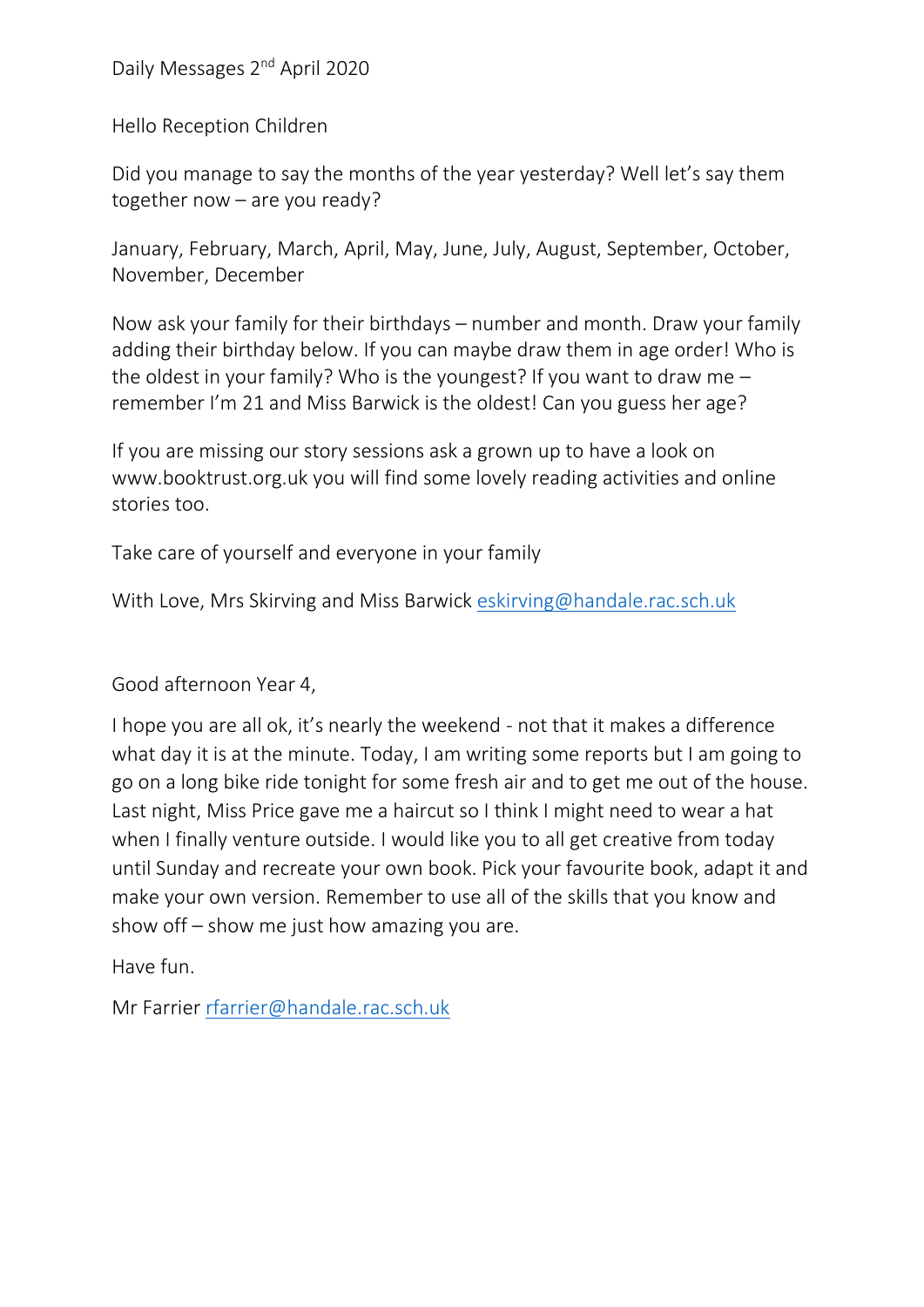## Hello Year 3

It's been a lovely day today. Have you managed to get outside for some exercise? Today, as well as doing some work for school, I have been doing some baking with my daughter. We've made a jam roly poly. Have you been doing any baking or helping your parents and carers with any jobs around the house? We are also planning on having a go at growing a rainbow. I've put a picture with the instructions on if you'd like to have a go too.

This will be my last message to you before the Easter holidays begin because tomorrow it will be Mrs Brodie's turn to write your message. I hope you all enjoy two weeks with your families and have plenty of fun at home. I will still be checking my emails so if there is anything you would like to get in touch about, please do. I am interested in what you have been getting up to.

Mrs Porter [rsmiley@handale.rac.sch.uk](mailto:rsmiley@handale.rac.sch.uk)

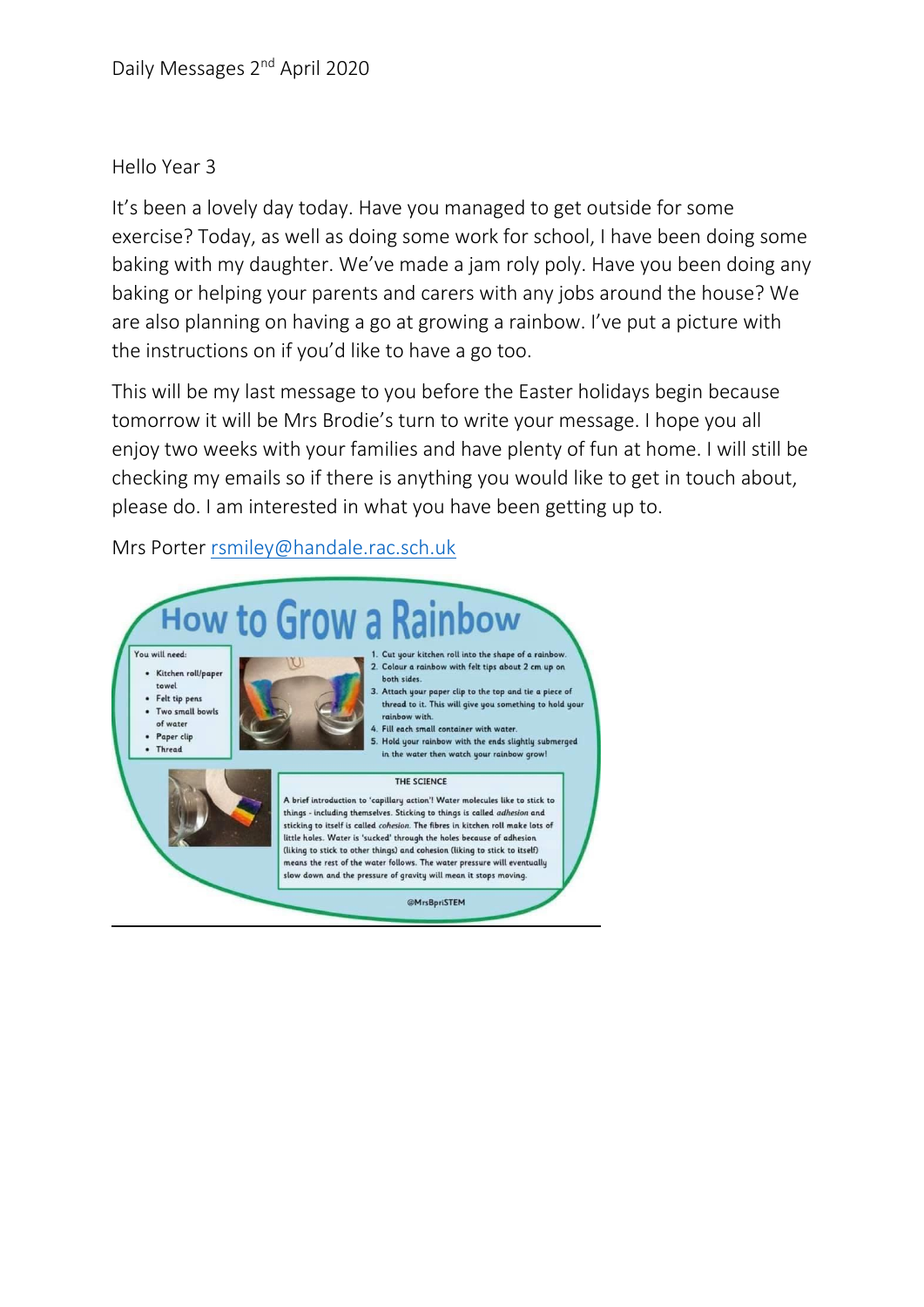## Good morning Year 1,

I hope you are well and keeping active. I have just finished doing the PE lesson with Joe and it was a good workout. I can feel my heart beating faster and my body is warm. Can you find out what happens to your body when you exercise? Why is it important to exercise every day? What changes happen to your body during and after exercise? Could you make a poster to share why it is important to exercise every day? Yesterday, I spoke to the teachers from school. We had a staff meeting using Zoom, and it was brilliant to see everyone! I have really missed being with the staff and children from Handale, so seeing the teachers made me happy. How have you stayed in touch with your family and friends? I will go out for a walk later today, talk to my friends and bake some scones. I haven't made scones in a very long time so I don't know how they will turn out! I did make carrot and coriander soup yesterday and that was delicious. Have you made any soup? Could you write a recipe for making soup?

Keep sending me your fabulous pictures and messages. I look forward to reading them.

Stay safe and have fun. Love, Miss Khanam x [rkhanam@handale.rac.sch.uk](mailto:rkhanam@handale.rac.sch.uk)

## Hello Nursery Children,

Mrs Lister has been into school today with Miss Sweeney. She took in some boiled eggs for the children to decorate. We had a turn at decorating a boiled egg which we really enjoyed. Perhaps you could ask a grown up to hard boil an egg for you so you could try to decorate it. You could use felt pens or perhaps stick some things to it. We look forward to see any pictures of the eggs you have decorated. Please send your pictures to Mrs Lister's email address. Love from

Morning Floppy and Afternoon Floppy xx [clister@handale.rac.sch.uk](mailto:clister@handale.rac.sch.uk)

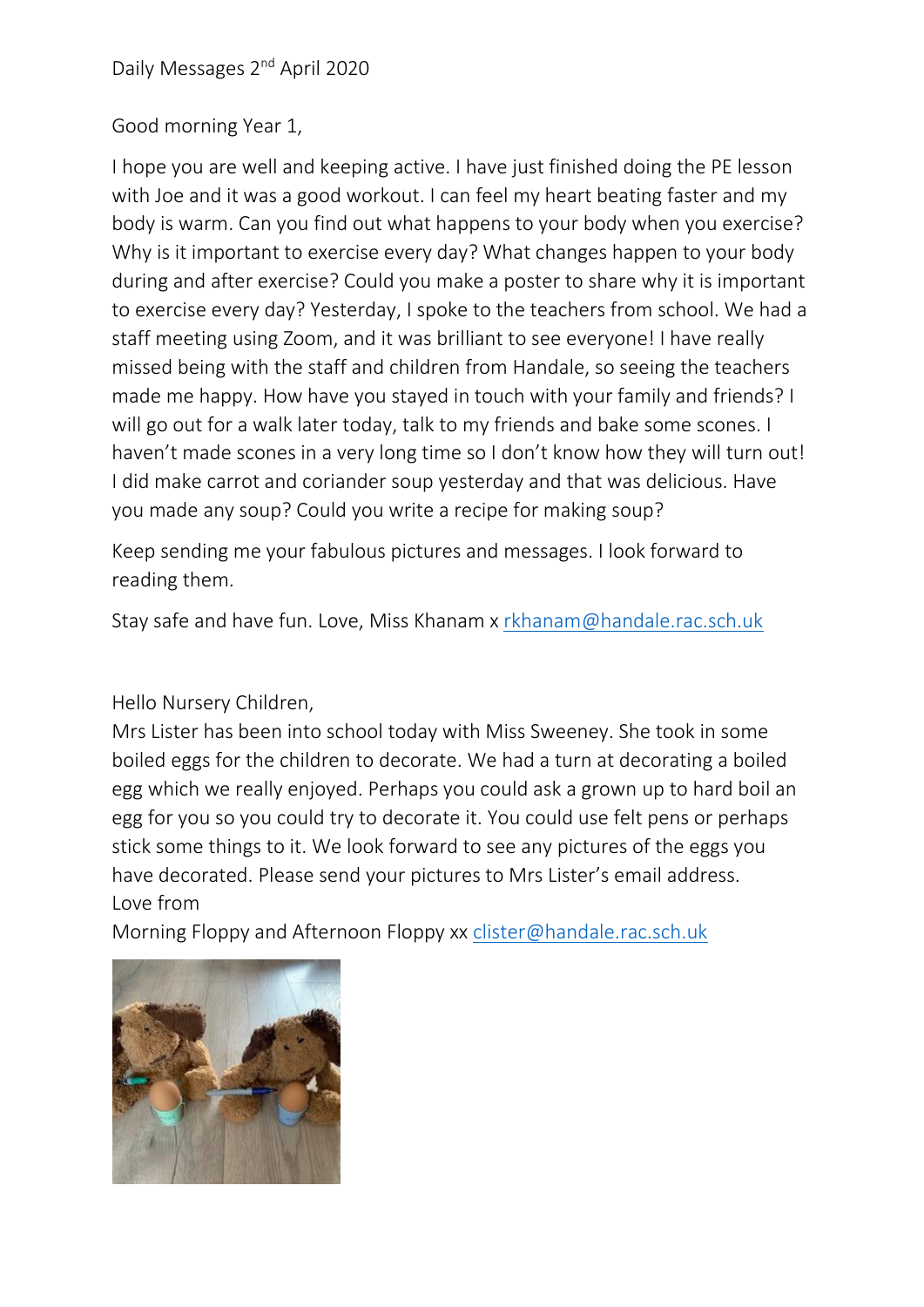Hello Year 2,

I have been very busy this morning, I have been working on my Art work (we all know Miss Price isn't very good at Art don't we?). I think I have actually done a pretty good job. Why don't you have a go at working out how to draw different animals, I know how much you love Art lessons. You could even create your own animal posters/fact files, I would love to read them.



Thank you to those children who have kept in touch, it has been lovely hearing from you and it just makes me want to start teaching you all again. I miss watching you all learn and it has made me remember what amazing hard workers you all are.

Take care and keep safe, Miss Price [rprice@handale.rac.sch.uk](mailto:rprice@handale.rac.sch.uk)

Hi Year 3,

I hope you are all having a lovely week so far and are all safe and well. I have been doing some school work this morning and this afternoon I am going to help my children (Ruby and Oliver) with their home school work. I hope you are all still managing to do some work each day too. We made some salt dough earlier in the week and did handprints in them. The dough has finally dried so we might paint those today too. It would be great to see what you have all been doing too.

Mrs Brodie [nbrodie@handale.rac.sch.uk](mailto:nbrodie@handale.rac.sch.uk)